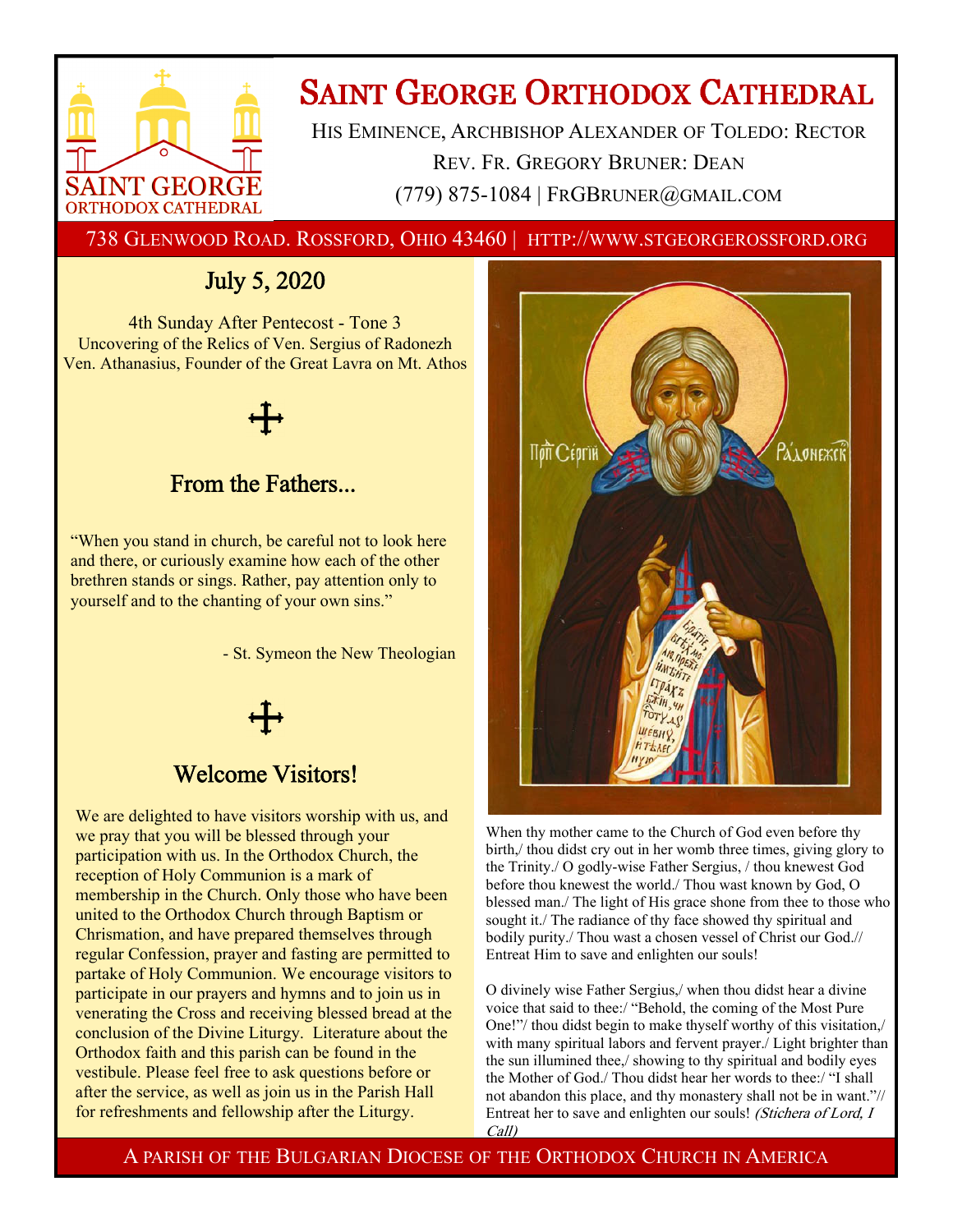### TODAY'S WORSHIP - HYMNS AND SCRIPTURE READINGS

#### Resurrection Troparion in Tone 3

Let the heavens rejoice!/ Let the earth be glad!/ For the Lord has shown strength with His arm./ He has trampled down death by death./ He has become the first born of the dead./ He has delivered us from the depths of hell,/ and has granted to the world// great mercy.

#### Ven. Sergius of Radonezh Troparion in Tone 8

From thy youth thou didst receive Christ into thy soul, O ven'rable one,/ and above all didst desire to leave behind the turmoil of the world./ With courage thou didst settle in the wilderness, where thou didst raise children in obedience, the fruits of humility./ Thus, as an abode of the Trinity, thou didst enlighten all who approached in faith, granting healing to all.// O our Father Sergius, pray to Christ God that our souls may be saved!

#### Resurrection Kontakion in Tone 3

On this day Thou didst rise from the tomb, O Merciful One,/ leading us from the gates of death./ On this day Adam exults as Eve rejoices;/ with the Prophets and Patriarchs// they unceasingly praise the divine majesty of Thy power.

Glory to the Father and to the Son and to the Holy Spirit.

#### Ven. Sergius of Radonezh Kontakion in Tone 8

Having risen from the earth today and shining like the sun,/ thy precious and incorrupt relics are as fragrant flowers, scented with miracles, granting healing to all the faithful, and making glad thy flock which thou didst wisely gather and tend./ Now as thou standest before the throne of the Trinity, entreat God's help and grace for them and for all Orthodox Christians,// so that we may sing: Rejoice, O divinely-wise Sergius!

Now and ever and unto ages of ages. Amen.

#### Steadfast Protectress of Christians in Tone 6

Steadfast Protectress of Christians,/ constant advocate before the Creator;/ despise not the entreating cries of us sinners,/ but in your goodness come speedily to help us who call on you in faith./ Hasten to hear our petition and to intercede for us, O Theotokos,/ for you always protect those who honor you!

#### Epistle: Romans 6:18-23

And having been set free from sin, you became slaves of righteousness. I speak in human terms because of the weakness of your flesh. For just as you presented your members as slaves of uncleanness, and of lawlessness leading to more lawlessness, so now present your members as slaves of righteousness for holiness. For when you were slaves of sin, you were free in regard to righteousness. What fruit did you have then in the things of which you are now ashamed? For the end of those things is death. But now having been set free from sin, and having become slaves of God, you have your fruit to holiness, and the end, everlasting life. For the wages of sin is death, but the gift of God is eternal life in Christ Jesus our Lord.

#### Gospel: Matthew 8:5-13

Now when Jesus had entered Capernaum, a centurion came to Him, pleading with Him, saying, "Lord, my servant is lying at home paralyzed, dreadfully tormented."

And Jesus said to him, "I will come and heal him."

The centurion answered and said, "Lord, I am not worthy that You should come under my roof. But only speak a word, and my servant will be healed. For I also am a man under authority, having soldiers under me. And I say to this one, 'Go,' and he goes; and to another, 'Come,' and he comes; and to my servant, 'Do this,' and he does it."

When Jesus heard it, He marveled, and said to those who followed, "Assuredly, I say to you, I have not found such great faith, not even in Israel! And I say to you that many will come from east and west, and sit down with Abraham, Isaac, and Jacob in the kingdom of heaven. But the sons of the kingdom will be cast out into outer darkness. There will be weeping and gnashing of teeth."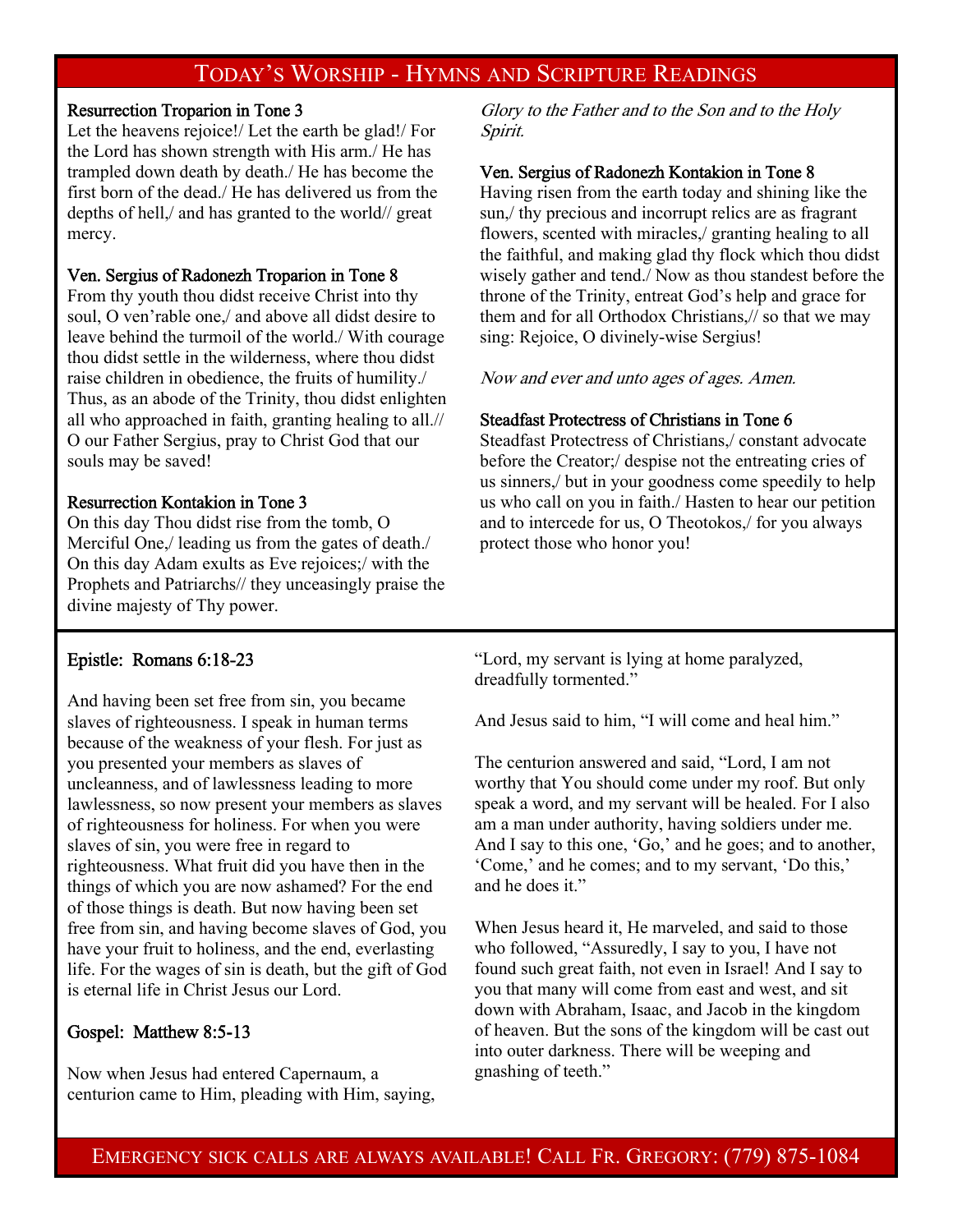### THIS WEEK AND LIFE IN CHRIST

### Sunday, July 5th

<sup>-</sup>

<sup>-</sup>

f

#### 10:00 AM Divine Liturgy (Livestream and In Person)

Ven. Athanasius, Founder of the Great Lavra Uncovering of the Relics of Ven. Sergius of Radonezh Romans 6:18-23, Galatians 5:22-6:2 Matthew 8:5-13, Luke 6:17-23

#### Monday, July 6th 7:00 PM Adult Education (Online)

Ven. Sisoes the Great Virgin-Martyr Lucia Romans 12:4-5, 15-21, Matthew 12:9-13

#### Tuesday, July 7th

Ven. Thomas of Mt. Maleon Ven. Acasius of Sinai Romans 14:9-18, Matthew 12:14-16, 22-30

#### Wednesday, July 8th

Holy Greatmartyr Procopius of Caesarea in Palestine Righteous Prokopy, Fool-for-Christ Romans 15:7-16, Matthew 12:38-45

#### Thursday, July 9th

Hieromartyr Pancratius, Bishop of Taormina in Sicily Hieromartyr Cyril, Bishop of Gortyna in Crete Romans 15:17-29, Matthew 12:46-13:3

#### Friday, July 10th

Ven. Anthony of the Kiev Caves Romans 16:1-16, Galatians 5:22-6:2 Matthew 13:3-9, Matthew 4:25-5:12

#### Saturday, July 11th

#### 5:00 PM Great Vespers (Livestream and In Person)

Greatmartyr Euphemia the All-praised Bl. Olga, Princess of Rus, in Baptism Elena Romans 8:14-21, Matthew 9:9-13

#### Sunday, July 12th

#### 10:00 AM Divine Liturgy (Livestream and In Person)

Martyrs Proclus and Hilary of Ancyra Ven. Michael of Maleinus Romans 10:1-10, Matthew 8:28-9:1



#### Mothers of Saints



#### The Church honors a saint who lived in the 14th century but who was glorified much more recently, in 1992. She is Maria, the mother of Saint Sergius of Radonezh.

Her story gives insight into the effect on mothers when a child desires to become a monastic. Young Bartholomew (Saint Sergius' baptismal name) expressed this desire fairly early in life. But both his brothers were married and had families to take care of, so the parents were not eager to let him leave. He agreed to delay his departure in order to take care of them. This was especially important for Maria. Had her husband died, she would have had only her sons to depend on.

In respecting his parents' wishes, Bartholomew was similar to Saint John Chrysostom, whose mother Anthusa had been widowed very young. When her son told her he wanted to be a monk, Anthusa pointed out that there were family lands to be managed, taxes to be paid, and wily officials eager to take advantage of an inexperienced and unworldly woman who had suddenly been thrust into great responsibility. Like Bartholomew, John put off his entry into the monastic life to help his mother.

Though Maria needed her son, she was open to God's plan for him. In this she was like other holy mothers. Hannah, the mother of Samuel, dedicated her long-awaited only child to the Temple. Elizabeth, the mother of John the Baptist, paid attention when the child in her womb leaped for joy at the sound of the Virgin Mary's greeting, and called young Mary "the mother of my Lord." Maria and her husband lost no time in bringing their little Bartholomew to church and offering him as God's servant, believing this was His will for the child.

Maria was fortunate in having raised children who loved and cared about each other. In this too she was like other mothers of saints. Gregory of Nyssa wrote with great admiration and gratitude about his sister Macrina. Many saints made sure their siblings were provided for before becoming monastics. Bartholomew did this, bequeathing his considerable possessions to a brother before entering the new life in which he would be tonsured with the name Sergius.

Again like other mothers of saints, Maria made an agreement with her husband that they would go to separate monasteries. That is where they spent the remaining years of their lives. The title given to Maria by the Church is "Venerable Schema-Nun." That she became a schema-nun means that she reached a high spiritual level in the judgment of her superior, the abbess. She had already taken the formal vows of chastity, obedience, poverty and stability of place. She was already entitled to wear the mantle of a monastic. But as a schema-nun, she reached the highest level of monasticism.

Saint Maria lived as a wife, a mother, and an advanced monastic, all in one lifetime. It's a richness befitting the woman who bore and raised one of Russia's greatest saints.

HAVE A QUESTION OR NEED TO CHAT? CALL OR EMAIL FR. GREGORY.